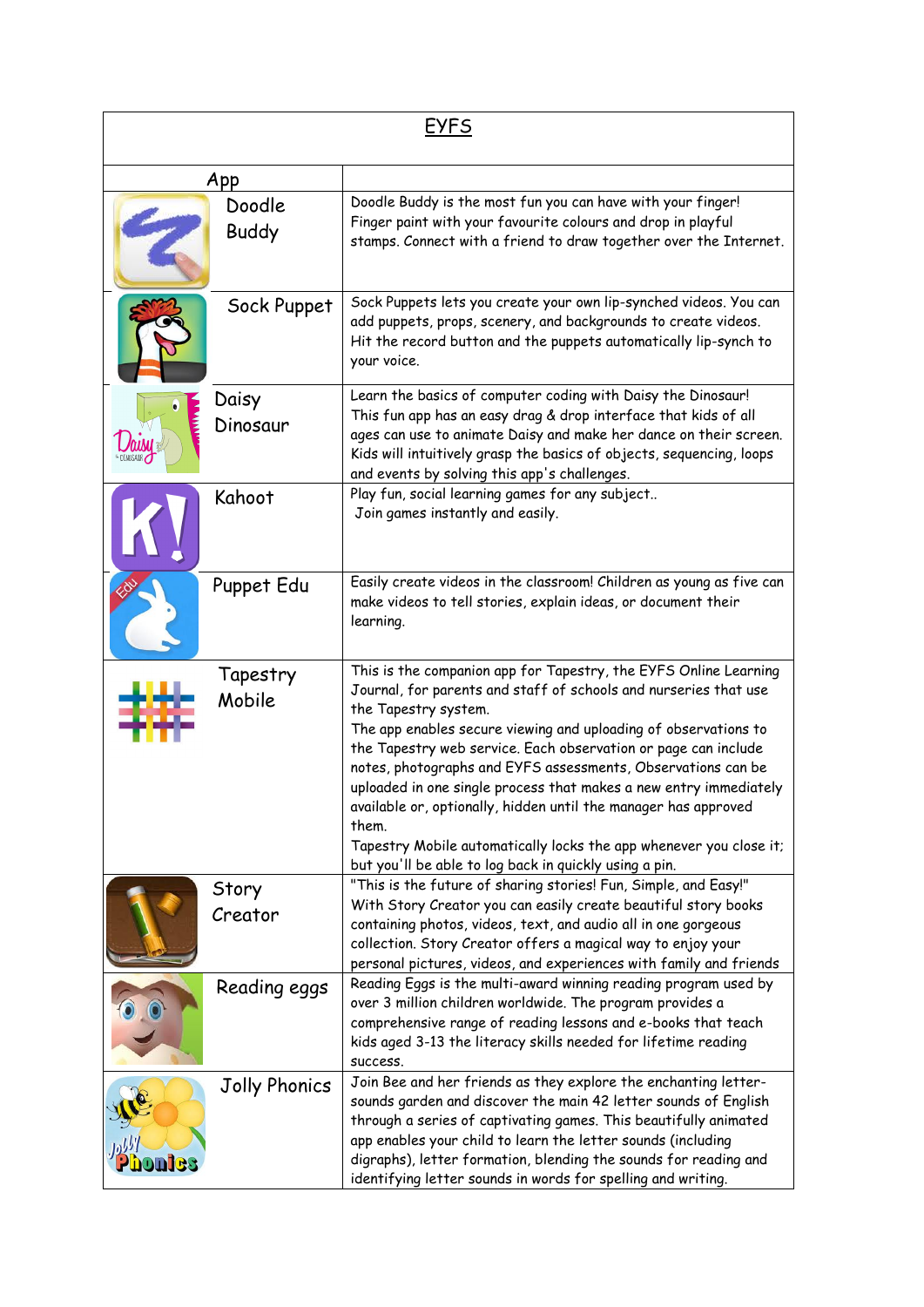| Tap a Tune                 | A fun way for young children to make music! Packed with 12<br>instruments and a colourful keyboard. Tap a key and it plays the<br>note with an engaging animation, teaching cause and effect. When<br>a key is tapped, the note floats to its place on the musical staff,<br>With the record and play buttons your child can record and play<br>back his own tunes and voice. |
|----------------------------|-------------------------------------------------------------------------------------------------------------------------------------------------------------------------------------------------------------------------------------------------------------------------------------------------------------------------------------------------------------------------------|
| Collins Big Cat - Around   | Develop your children's reading and writing skills with Around The                                                                                                                                                                                                                                                                                                            |
| the World<br><b>AURANA</b> | World interactive book and Story Creator, from the primary<br>literacy specialists at Collins Education. Also available: The Steam                                                                                                                                                                                                                                            |
|                            | Train and It Was a Cold, Dark Night.                                                                                                                                                                                                                                                                                                                                          |
| C Collins                  | The perfect way to develop essential literacy skills and transfer                                                                                                                                                                                                                                                                                                             |
| big Cat                    | good reading to great writing. This book has been carefully<br>levelled for children aged 5+                                                                                                                                                                                                                                                                                  |
| Star Fall                  | The Starfall app allows members to access Starfall activities on                                                                                                                                                                                                                                                                                                              |
|                            | their tablets using an internet connection. Young children will have                                                                                                                                                                                                                                                                                                          |
|                            | fun learning reading, maths and more! Starfall offers a variety of<br>activities for children                                                                                                                                                                                                                                                                                 |
|                            |                                                                                                                                                                                                                                                                                                                                                                               |
|                            |                                                                                                                                                                                                                                                                                                                                                                               |
|                            | <u>Key Stage 1</u>                                                                                                                                                                                                                                                                                                                                                            |
| Puppet Edu                 | Easily create videos in the classroom! Children as young as five can                                                                                                                                                                                                                                                                                                          |
|                            | make videos to tell stories, explain ideas, or document their<br>learning.                                                                                                                                                                                                                                                                                                    |
|                            |                                                                                                                                                                                                                                                                                                                                                                               |
| Daisy                      | Learn the basics of computer coding with Daisy the Dinosaur!                                                                                                                                                                                                                                                                                                                  |
| Dinosaur                   | This fun app has an easy drag & drop interface that kids of all<br>ages can use to animate Daisy and make her dance on their screen.                                                                                                                                                                                                                                          |
|                            | Kids will intuitively grasp the basics of objects, sequencing, loops                                                                                                                                                                                                                                                                                                          |
|                            | and events by solving this app's challenges.                                                                                                                                                                                                                                                                                                                                  |
| Story                      | "This is the future of sharing stories! Fun, Simple, and Easy!"<br>With Story Creator you can easily create beautiful story books                                                                                                                                                                                                                                             |
| Creator                    | containing photos, videos, text, and audio all in one gorgeous                                                                                                                                                                                                                                                                                                                |
|                            | collection. Story Creator offers a magical way to enjoy your                                                                                                                                                                                                                                                                                                                  |
|                            | personal pictures, videos, and experiences with family and friends                                                                                                                                                                                                                                                                                                            |
| Puppet Pals                | Create your own shows with animation and audio in real time! Pick<br>out your actors and backdrops, drag them on to the stage, and tap                                                                                                                                                                                                                                        |
| HD                         | record. This app is as fun as your own creativity. Act out a story                                                                                                                                                                                                                                                                                                            |
|                            | of Pirates on the high seas, fight as scary monsters, or play the                                                                                                                                                                                                                                                                                                             |
|                            | part of a Wild West bandit on the loose.                                                                                                                                                                                                                                                                                                                                      |
|                            |                                                                                                                                                                                                                                                                                                                                                                               |
| Bee Bot                    | The new Bee-Bot App has been developed based on our well-loved,                                                                                                                                                                                                                                                                                                               |
|                            | award-winning Bee-Bot floor robot. The app makes use of Bee-<br>Bot's keypad functionality and enables children to improve their                                                                                                                                                                                                                                              |
|                            | skills in directional language and programming through sequences                                                                                                                                                                                                                                                                                                              |
|                            | of forwards, backwards, left and right 90 degree turns.                                                                                                                                                                                                                                                                                                                       |
| 4beats                     | 4Beats - the absolutely easiest and powerful way to create your                                                                                                                                                                                                                                                                                                               |
|                            | own genuine songs, anytime, anywhere.<br>4Beats comes with 270 genuine music samples.                                                                                                                                                                                                                                                                                         |
|                            |                                                                                                                                                                                                                                                                                                                                                                               |
|                            |                                                                                                                                                                                                                                                                                                                                                                               |
|                            |                                                                                                                                                                                                                                                                                                                                                                               |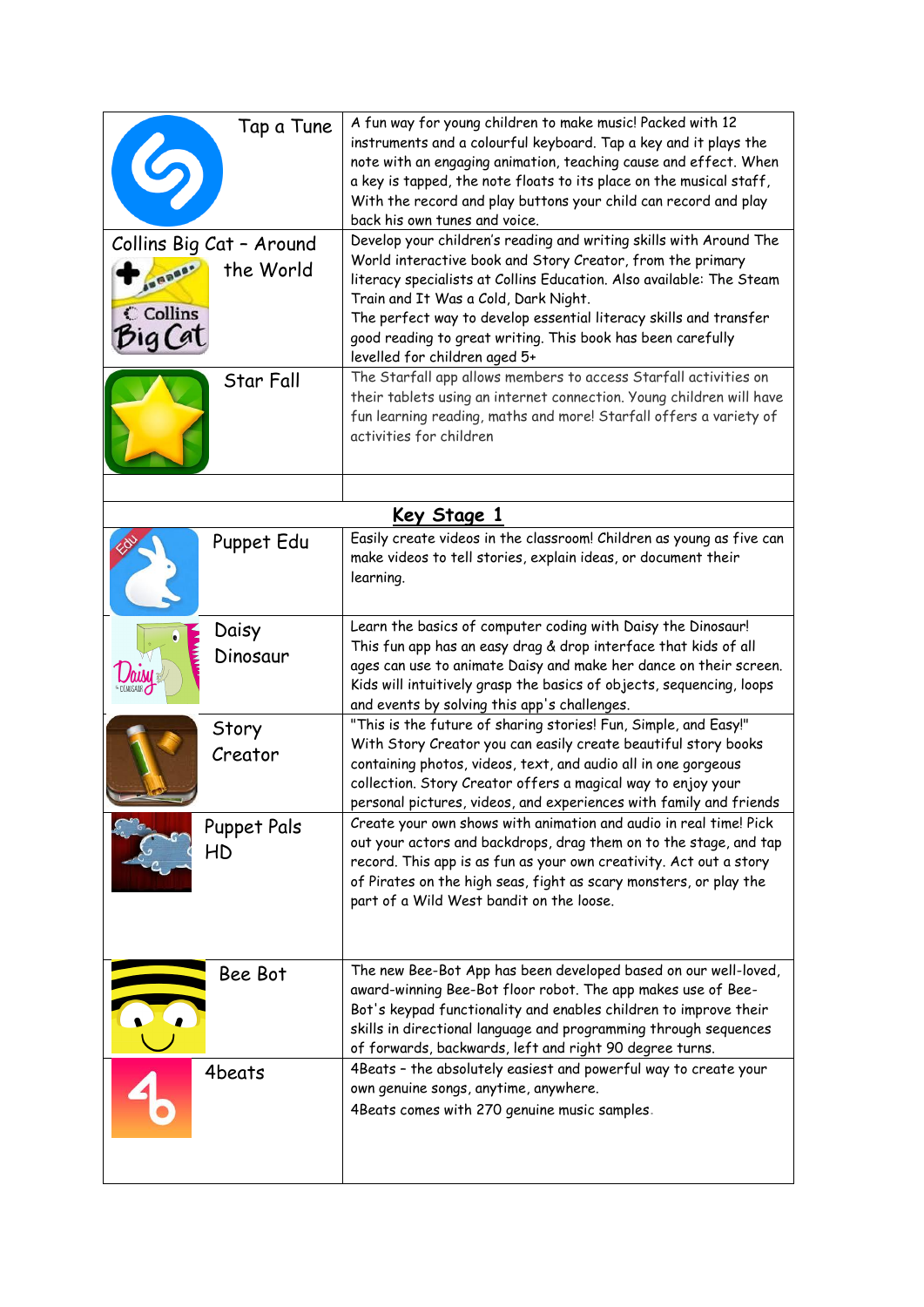|             | Sumdog              | Millions of students worldwide play Sumdog's multiplayer games,<br>to learn mathematics, reading and writing.<br>This app currently has fifteen of Sumdog's most popular games<br>with more being adding. To play, login with your normal Sumdog<br>details.                                                                                                                                                                                                                                                                           |  |  |  |
|-------------|---------------------|----------------------------------------------------------------------------------------------------------------------------------------------------------------------------------------------------------------------------------------------------------------------------------------------------------------------------------------------------------------------------------------------------------------------------------------------------------------------------------------------------------------------------------------|--|--|--|
|             | Scratch Jr          | With Scratch Jr, young children (ages 5-7) learn important new<br>skills as they program their own interactive stories and games.<br>By snapping together graphical programming blocks, children can<br>make characters move, jump, dance, and sing. In the process,<br>children learn to solve problems, design projects, and express<br>themselves creatively on the computer. They also use math and<br>language in a meaningful and motivating context. With Scratch Jr,<br>children don't just learn to code, they code to learn. |  |  |  |
| Key Stage 2 |                     |                                                                                                                                                                                                                                                                                                                                                                                                                                                                                                                                        |  |  |  |
|             | Skitch              | See something that sparks an idea? Use Skitch to snap it,<br>annotate on to it with simple tools. Your bold ideas stand<br>out even brighter with Skitch.                                                                                                                                                                                                                                                                                                                                                                              |  |  |  |
|             | Padlet              | Padlet is a digital canvas to create beautiful projects that<br>are easy to share and collaborate on.                                                                                                                                                                                                                                                                                                                                                                                                                                  |  |  |  |
|             |                     | It works like a piece of paper. We give you an empty page -<br>a padlet - and you can put whatever you like on it. Drag in a<br>video, record an interview, snap a selfie, write your own<br>text posts or upload some documents.                                                                                                                                                                                                                                                                                                      |  |  |  |
|             |                     | HP Aurasma is changing the way we interact with the world.<br>Discover augmented reality experiences, create your own Auras,<br>Bring photos, posters, birthday cards, and more to life. We can't<br>wait to see what you create!<br>You can also check out the website<br>www.aurasma.com                                                                                                                                                                                                                                             |  |  |  |
|             | 4beats              | 4Beats - the absolutely easiest and powerful way to create your<br>own genuine songs, anytime, anywhere.<br>4Beats comes with 270 genuine music samples.                                                                                                                                                                                                                                                                                                                                                                               |  |  |  |
|             | <b>Book Creator</b> | Book Creator is the simple way to make your own beautiful<br>ebooks, right on your iPad. Record sound effects and your<br>own voice to narrate your very own book.                                                                                                                                                                                                                                                                                                                                                                     |  |  |  |
|             | Hopscotch           | Hopscotch is coding made for you.<br>Learn to code by making things you enjoy playing. With<br>Hopscotch, you get a blank canvas for your imagination, a<br>community filled with inspiration, and an audience to begin<br>using your products the moment you publish them.                                                                                                                                                                                                                                                            |  |  |  |
|             |                     | Pyonkee is a new dynamic media for developing various<br>ideas. By combining visual blocks, kids/adults are able to<br>create original games, animations, and stories on their own.<br>This uses programming skills to create these exciting<br>projects.                                                                                                                                                                                                                                                                              |  |  |  |